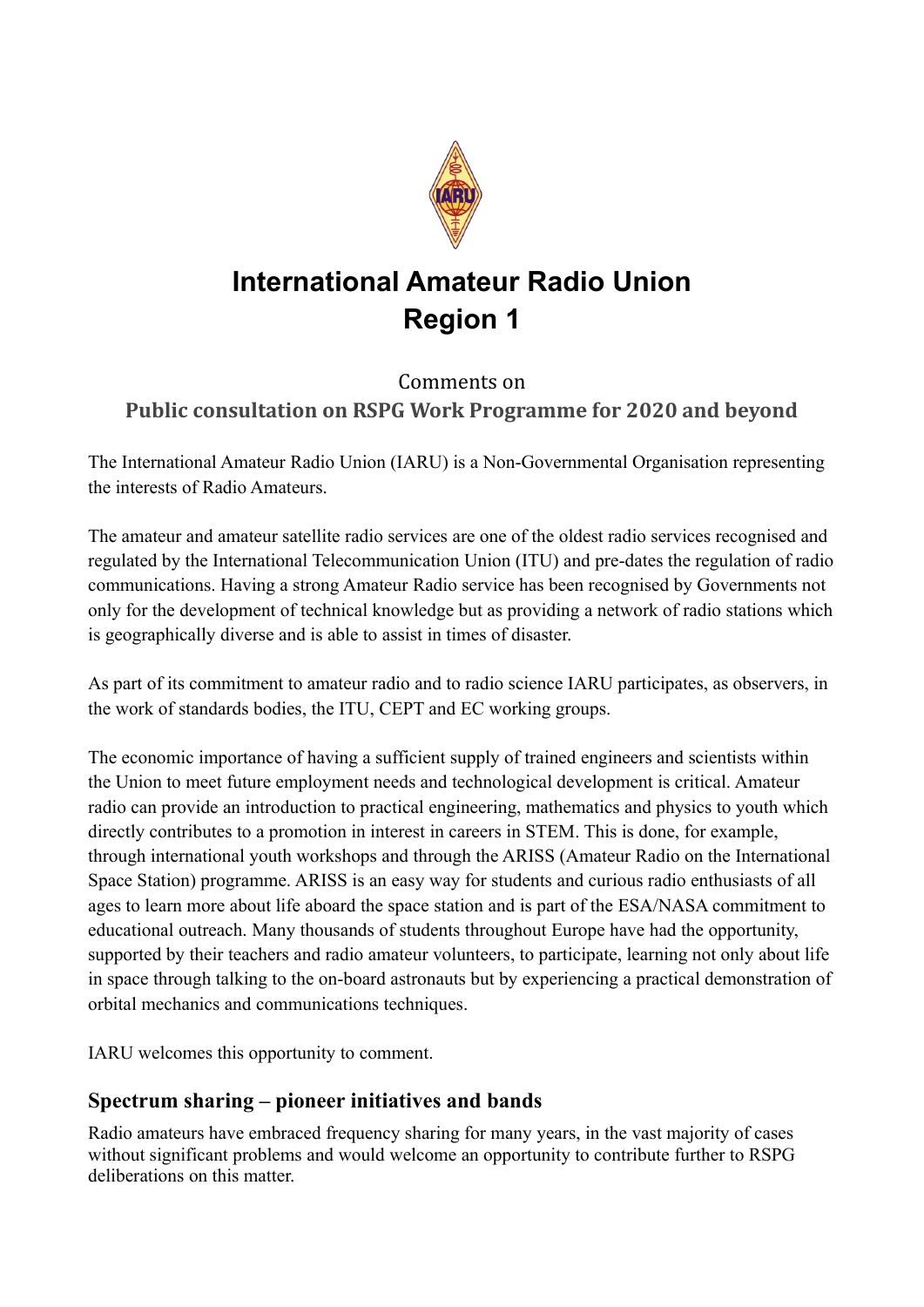A matter of increasing concern however is that in bands with significant demand (notably in the 430MHz – 10 GHz range) we are secondary users. In recent years we have witnessed policies favouring Primary and Tertiary (licence exempt) with either little consideration or even deliberate exclusion/clearance of secondary use and its societal value – despite it being the original regulatory mechanism for spectrum sharing

The US sharing model has a much more coherent view encompassing Primary, Secondary, and Tertiary (licence exempt/SRD) layers and then within each regulatory layer considers how flexible usage may be implemented while avoiding interference to the layer above. In this model the impact of a change of usage/application is also important to consider if optimising the overall spectrum ecosystem for efficiency.

In some cases it is necessary that there be a recognition that this cannot always be achieved or optimised on a "technology neutral" basis. Consistency is needed in the sharing thresholds, access mechanisms and out-of-band emissions, etc., beyond which harmful interference occurs.

As radio amateurs we currently implement dynamic usage/sharing within our allocated frequency bands by band plan mechanisms which are regularly updated, in contrast to the rigid allocations common amongst, for example, Mobile Operators.

The RSPG is thus urged to consider how secondary usage can be better recognised as part of sharing scenarios.

#### **Role of Radio Spectrum Policy to help Climate Change**

Radio Spectrum is a finite and irreplaceable resource. It is steadily being degraded by inadequate limits on spurious emissions from non-radio devices and insufficient market surveillance to ensure adherence to those standards that do exist. In the end the environmental pollution will cause a rise in the noise floor which will make spectrum less useable or require the use of higher transmit power levels to maintain effective utility, which is far from "green". Indeed environmental pollution may well be replaced by spectrum pollution.

An example of emerging technology which has the potential to do this is high-power Wireless Power Transfer for Electric Vehicles, WPT (EV). Given the kilowatts of power involved per use, WPT (EV) cause significant spectrum pollution and is inefficient from an energy standpoint. Insofar as it is within its remit, we suggest that in the case of emerging technologies, RSPG should consider not only the potential for spectrum abuse, but also the broader impact on the environment.

In recent times the rise in the VHF/UHF noise floor and/or congestion in urban areas has led to greater regulatory awareness and power increases of up to 12dB being sanctioned for commercial mobile use. Increasingly complex and wideband waveforms (such as for 5G) exasperate issues of power amplifier efficiency, spurious emissions and power consumption. The highest frequencies used by 5G make it unsuited for wide area coverage unless there was a huge increase in basestations (compared to the relative efficiency of Wi-Fi). These are clear signs on a road to greater power usage, inefficiency and consequential carbon emissions by the communications sector.

While some of these concerns are the responsibility of individual spectrum regulators there needs to be a clear policy message supporting truly "green" solutions.